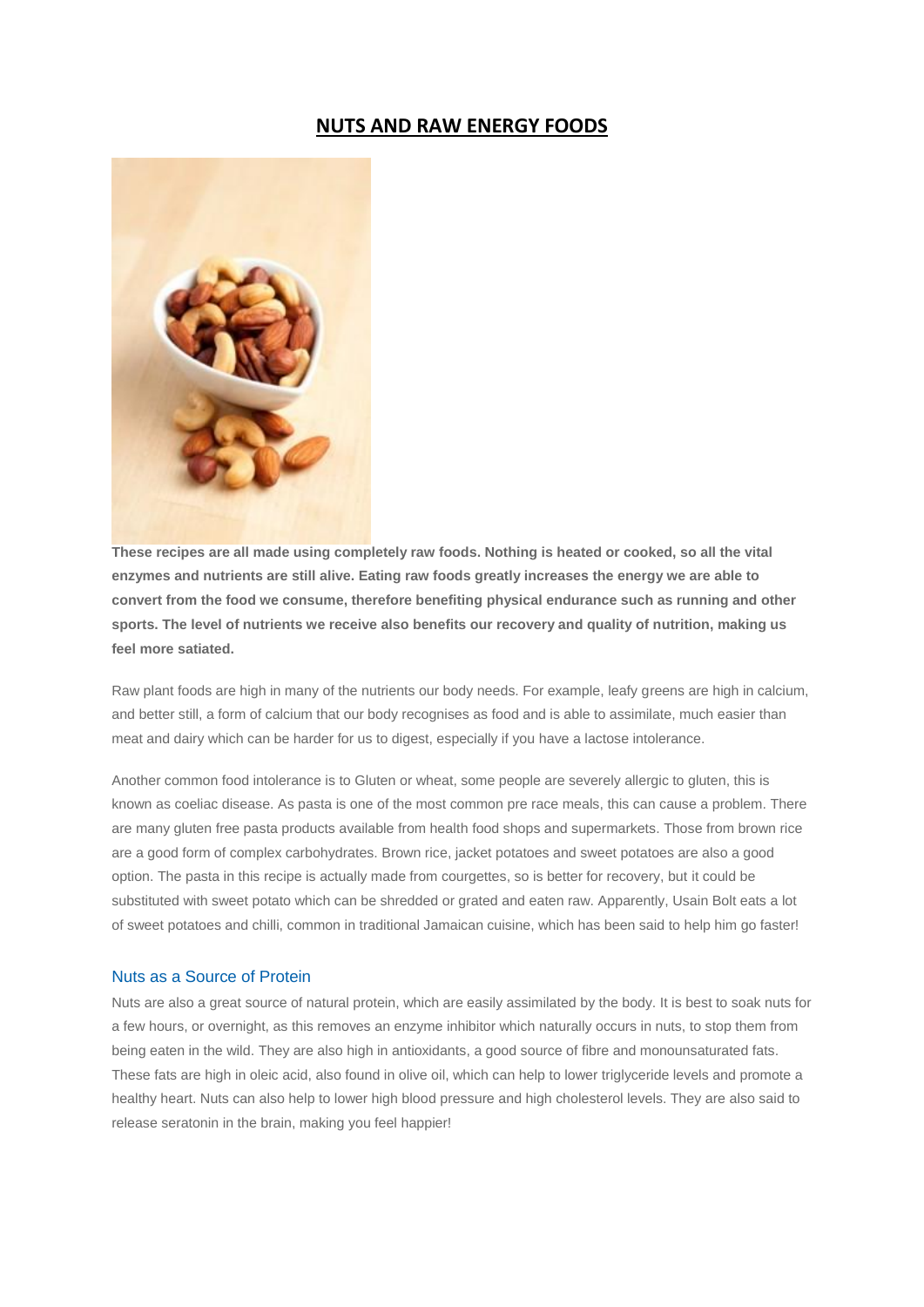Cashews contain copper which is essential for many physiological processes, such as energy production and creating flexibility in blood cells, bones and joints. They also contain magnesium which is also essential for healthy bones, muscles and nerves. Cashews also contain manganese, tryptophan and phosorus. Brazil nuts are beneficial for prostate health, a handful of brazil nuts a day can dramatically reduce the risk of prostate cancer. They also contain vitamin E, selenium, thiamin, copper and magnesium.

## Nutritional Yeast Flakes

These can be used as a substitute for a cheesy flavour without the lactose. They are a beneficial form of yeast which does not aggravate the bodies natural balance of friendly bacteria. It is rich in B vitamins, especially B12 which is essential for brain, blood and nervous system function, and therefore the bodies production of energy. B12 also aids in the synthesis of fatty acids.

#### Apple Cider Vinegar

A natural remedy for heartburn, it also creates hydrochloric acid in the stomach which aids digestion and absorption of vitamins and minerals. Although vinegar appears to be acidic it actually creates alkalinity in the body, which creates a healthy environment as cancer & disease thrive in acid environments.

#### Cashew Mayo Dip

**3 cups Soaked cashews 1 cup Extra virgin olive oil 2 tsp Himalayan crystal salt ½ cup Apple cider vinegar ½ cup warm water**

Blend all ingredients together until smooth and creamy, adding more or less water to get desired consistency. Add 1 clove garlic for Aioli dip.

#### Basil Pesto

**1 cup Fresh basil leaves ½ cup Fresh coriander ¼ cup Spinach leaves ¼ cup Brazil nuts (soaked) ¼ cup Pine nuts 1 tsp Himalayan crystal salt ½ cup Extra virgin olive oil**

Place all ingredients in a food processor or high speed blender. Blend all ingredients together until well combined but not completely smooth.

### Courgetti Spaghetti

- **2-3 Courgettes ¼ cup Chopped sundried tomatoes ¼ cup Chopped kalamata olives**
- **¼ cup Chopped green olives**